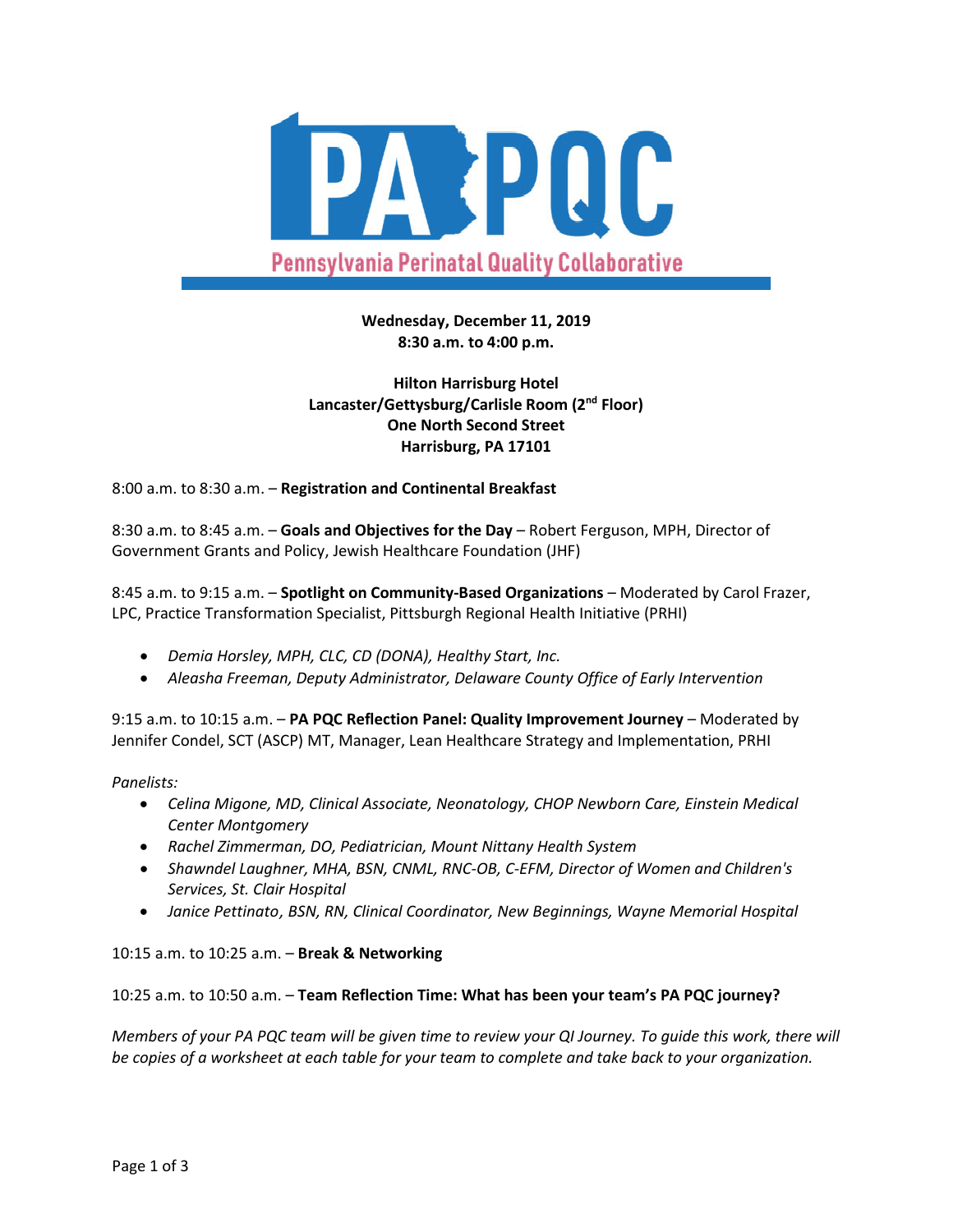10:50 a.m. to 12:00 p.m. – **Addressing Maternal/Child Health Equity and Racial/Ethnic Implicit Bias** – Arthur James, MD, Clinical Associate Professor, Department of Obstetrics and Gynecology, Ohio State University

12:00 p.m. to 1:00 p.m. – **Lunch & Northeastern PA PQC (NEPaPQC) Networking Meeting**

*PA PQC health plans and birth hospitals/NICUs from the Northeastern Pennsylvania region will take their lunch to the United States Room on the Third Floor for a NEPaPQC networking session and meeting.*

*Everyone else will have their lunch in the main room.* 

1:00 p.m. to 1:40 p.m. – **Supporting Patient Advocates, Leaders, and Advisors** – Demia Horsley, MPH, CLC, CD (DONA), Healthy Start, Inc. and Leta Scott

## 1:40 p.m. to 3:20 p.m. – **Peer-to-Peer Knowledge Cafes on How to Implement the PA PQC Key Interventions**

*Participants will go to two of the five Knowledge Café breakouts below. After the host of the knowledge café describes their process and results, PA PQC facilitators will moderate a peer-to-peer learning conversation about challenges and successes.*

### *The schedule of events is:*

- *1. 1:40 p.m. to 1:45 p.m. – Introductions (5 min.)*
- *2. 1:45 p.m. to 1:50 p.m. – Travel to knowledge café round 1 (5 min.)*
- *3. 1:50 p.m. to 2:30 p.m. – Knowledge café round 1 (40 min.)*
- *4. 2:30 p.m. to 2:35 p.m. – Travel to knowledge café round 2 (5 min.)*
- *5. 2:35 p.m. to 3:15 p.m. – Knowledge café round 2 (40 min.)*
- *6. 3:15 p.m. to 3:20 p.m. – Travel back to main room (5 min.)*

### Knowledge Café: MAT Initiation and Continuation for Maternal OUD

Knowledge Café Hosts:

- Amanda Flicker, MD, Chief of Obstetrics, Vice-Chair Quality Ob/Gyn, Lehigh Valley Health Network
- Kay Young, RN, Ob/Gyn Quality and Safety Nurse, Lehigh Valley Health Network Room: Bridgeport (2nd floor)

### Knowledge Café: OUD/NAS education, linkage, and monitoring: The PEARL Program

Knowledge Café Hosts:

- Debra Bonner, RNC, BSN, Nurse Navigator, The PEARL Program, Crozer Keystone Health System
- Shannon Thompson, Senior Administrative Director of Psychiatry, Crozer Keystone Health System

Room: Governor (2nd floor)